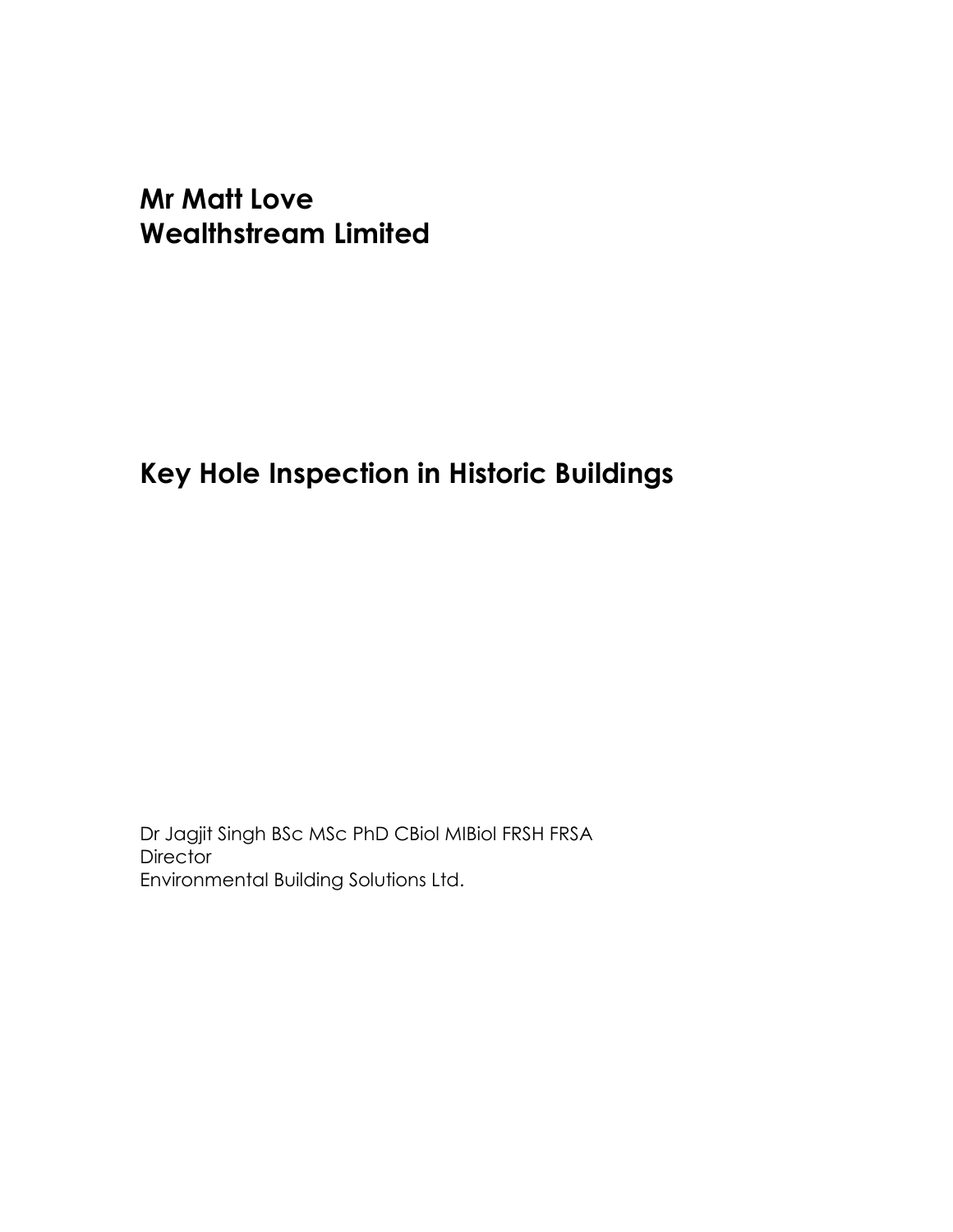### Biography

Dr Jagjit Singh, Director of Environmental Building Solutions Ltd, is an independent consultant specialising in building health problems, heritage conservation and environmental issues. His current research focuses on interrelationships of building structures and materials with their environments and occupants.

#### Keyhole Inspection in Historic Buildings

Just like the physicians and surgeons use stethoscope and keyhole surgery to examine the internal organs and check their patients, the building pathologists can use a range of non-destructive instrumentation to check their buildings. This will save unnecessary exposure work and the destruction of the historic fabric. As pathology is the scientific study of the cause and effects of disease, similarly building pathology encompasses not only observation of the structural and functional changes of the performance of the building, but the elucidation of the factors, which cause it. For example the cure for Athlete Foot is not amputation, but drying out of the affected parts and localised targeted treatment with fungicide if necessary.

An initial assessment of the symptoms and causes of the problems in both modern and historic buildings can be made by the use of commonly available equipment such as Binoculars, small mirror and/or Surveyor mirror, screw driver, ladder, torches, compass, camera and moisture meters.

Building materials in historic buildings, churches and other structures is inherently susceptible to infestation and decay, if it is not kept dry and well ventilated. Once the infestation has started it will continue to propagate, if the conditions are favourable, until eventually the material can no longer sustain loads. It is therefore important that the building or structure is regularly evaluated for material decay and assessment to prevent failure or collapse, which could result in loss of use. Based on this information, environmental control measures can be put in place to prevent further advancement of the decay.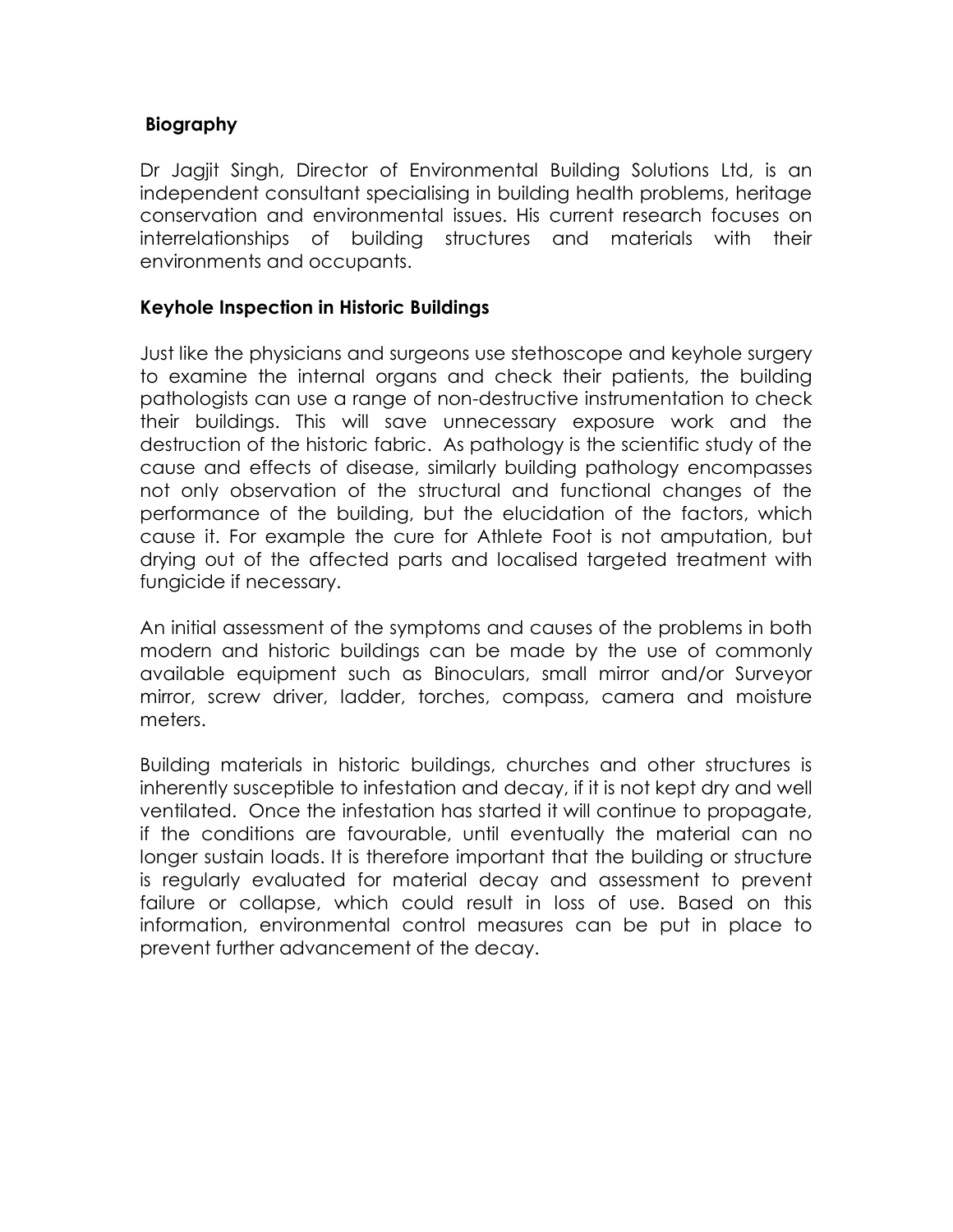### The Non-destructive Diagnostic Approach

The diagnostic approach involves carrying out regular inspections using a range of non-destructive investigation techniques. This approach enables a specific maintenance programme to be drawn up and ensuring the loss of historic fabric is kept to a minimum.

The total reliance on one method of inspection or isolation technique for decay organisms is not ideal. A combination of the use of instrumentation with common sense is the best way forward. For example a number of insitu methods for timber decay assessment are available; however, these involve destructive techniques and have had varying degrees of success in detecting decay and predicting the residual strength of timber members.

The analysis of decay organisms with destructive sampling is neither sympathetic nor acceptable to the conservation of historic churches, castles, abbeys, monuments and other landmarks. Furthermore, remedial chemical treatments for woodworm, death-watch beetles, dry rot and wet rots are very expensive and often cause more damage to the health of building fabric and people than the infestation itself.

Non-destructive inspection techniques enable the condition of timbers to be ascertained without opening much of the building fabric; they are therefore especially valuable in buildings of historic and architectural interest.

### Moisture Meters

The information given by moisture meters needs to be treated with care. They are most useful in spotting trends rather than giving absolute information on moisture levels. They can be very useful in determining the spread of moisture away from a building defect. Moisture meters can occasionally give misleading results, the most notorious being when used in areas with foil backed wall coverings, or when assessing moisture in timber treated with preservative salts. Used with sense they can be very informative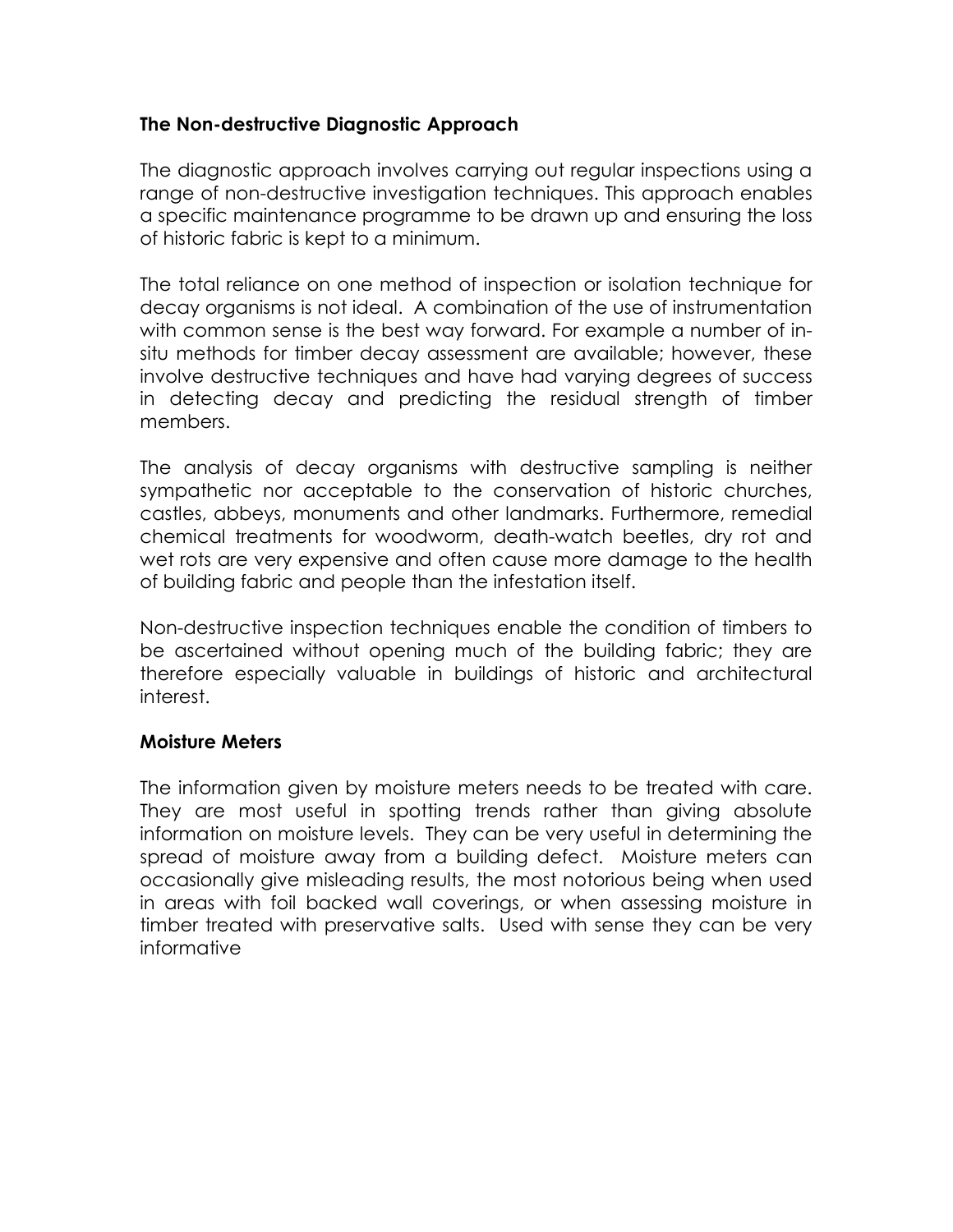### Endoscopes, Borescope or Fibre Optic Inspection

Interpreting information from fibre optic inspection requires practice on site. It can be easy, for example, to confuse spiders' webs with fungal mycelium. Borescopes are excellent at allowing an assessment of the distance that a dry rot outbreak has grown from its origin. They can avoid damage to precious wall coverings and avoid the necessity for wide scale lifting of timber to allow access to hidden areas.

## Decay Detection Drill

The decay detection drill is used to detect the presence of decay cavities in wood and is useful in assessing potential damage to timbers close to, but not directly involved in, dry rot outbreak. The drill can identify changes in the density of wood and hence regions which may have been infected with fungus. Care is needed when using the drill to ensure that it goes through, rather than around, growth rings or false reading will result.

## Resistograph Methodology

This methodology involves the use of a Resistograph drill, which drives a 3mm diameter drill bit up to 440mm into the timber. As the drill bit penetrates the wood the rotational resistance is shown on an LED display and recorded on a printout chart. This gives an immediate profile and permanent record of the internal condition of the timber.

Regions of sound wood are shown as high resistance to forward motion of the drill bit. As the drill bit enters a decayed region, the resistance to forward motion is reduced and a low signal level is recorded.

### Dendrochronology

It is also possible to ascertain the dendrochronology of timber with the use of the Resistograph. The method works by detecting the width of the annual rings, since the ring itself is comprised of soft and hard sections corresponding to early and late wood respectively. This method is also well suited for one-sided or multi-layered timbers.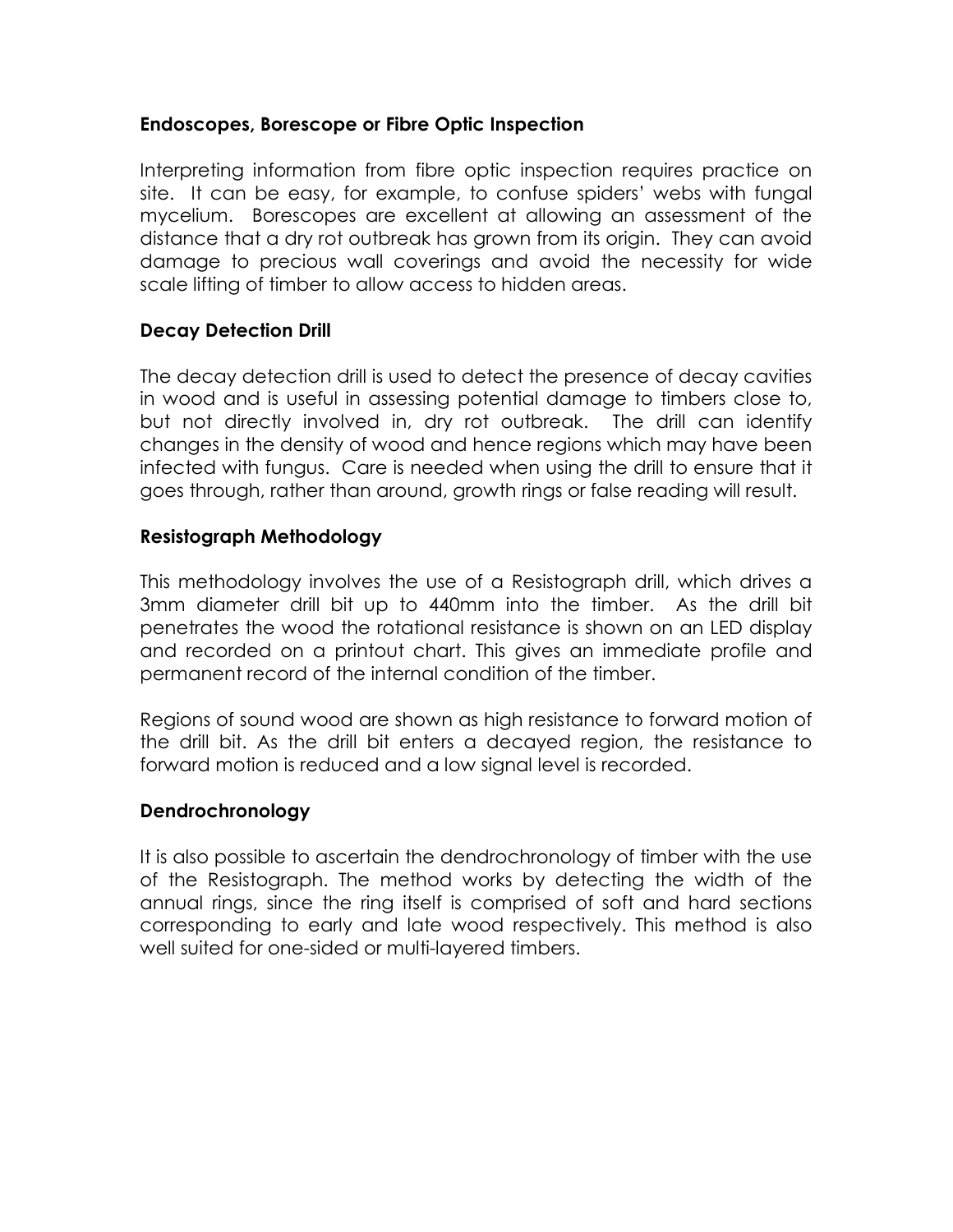#### Ultrasound Techniques

These are based on the generation of high frequency sound waves within or through materials to test for differences, for instance for density. This technique has been used to detect voids in large dimensional timbers.

#### Stress Wave Velocity Measurement

This technique is used for measuring the speed of sound waves travelling through a wooden sample. The sensor can detect decayed sections in the timber structures.

#### Further Reading

Singh J: Non-destructive investigation. Building Research Information 1991; 19:20.

Singh J: Non-destructive inspection of the building fabric; in Bahns T (ed): Building Pathology '90. Proceedings of 2nd International Conference on Building Pathology, Cambridge, Hutton & Rostron, 1990, pp 215-216. Singh J: New advances in identification of fungal damage in buildings. Mycologist 1991; 5: 139-140.

Singh J: Building Mycology, Management of Health and Decay in Buildings, London, Spon, 1994.

Douglas J, Singh J: Investigating dry rot in buildings. Building Research Information 1995; 23: 345-352.

Singh J, White N: Timber decay in buildings - Research, remedies and reform. Proceedings of Reconstruction and Conservation of Historical Wood Symposium, Zvolen 1995.

Singh J: Dry rot and other wood-destroying fungi: their occurrence, biology, pathology and control. Indoor + Built Environment 1999; 8: 3-20.